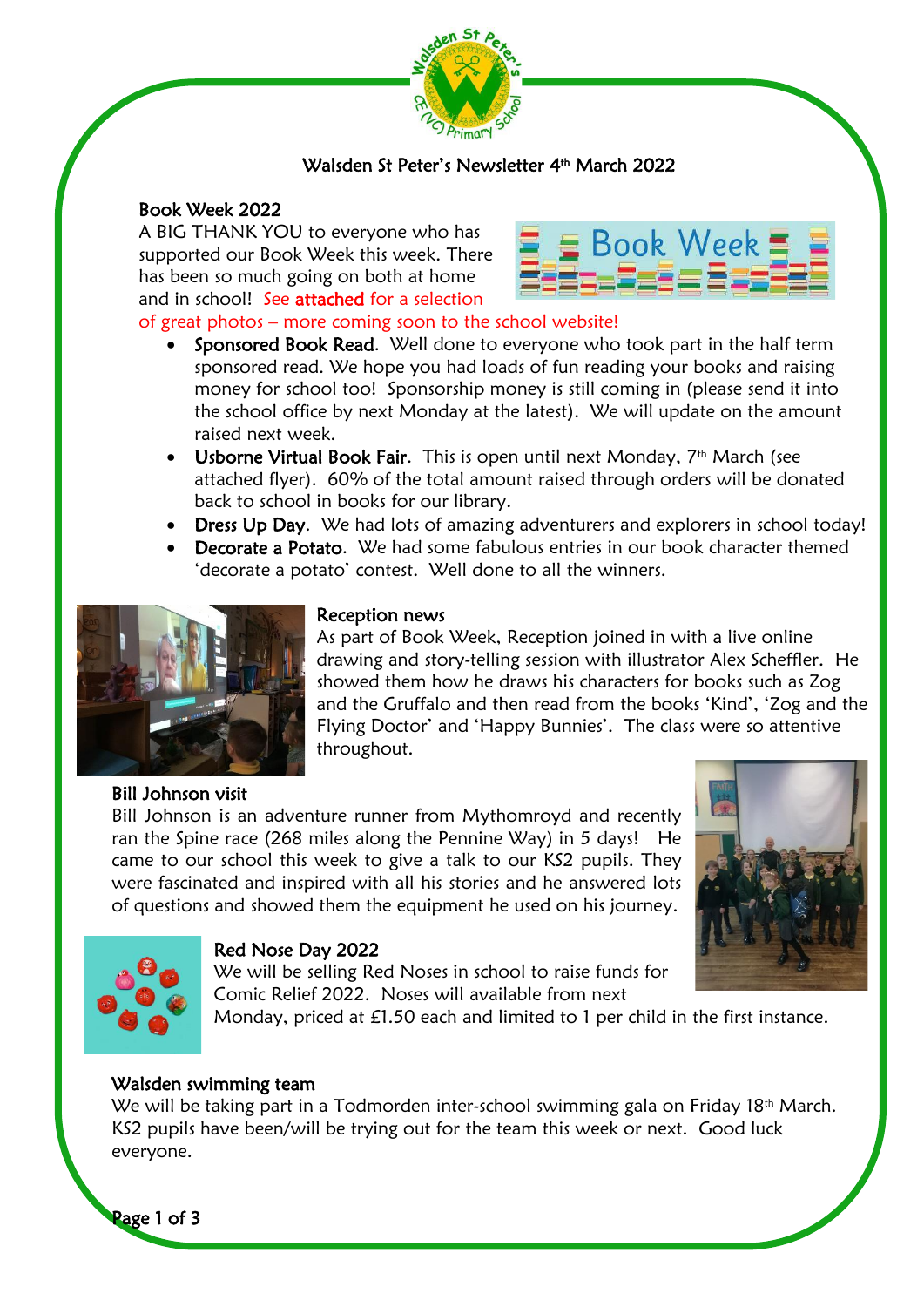

I

I

#### Poem of the Week

As part of our ongoing work to foster a long term love of reading in our pupils, we will be including a 'Poem of the Week' in our weekly newsletter for families to share at home. This week's poem is The Duck by Ogden Nash and was chosen by Mrs Crowther.

"I really like poems that make me laugh and the poet, Ogden Nash, makes you look at things in an unusual way. He wrote lots of funny poems, some for children and some for adults. You can find more of his poems for children by clicking on the link below. I also really like his poem 'The Adventures of Isabel' and nearly chose it as my poem of the week - but it's a bit gruesome. You can find it on the link below but you have been warned !!"

# The Duck by Ogden Nash

Behold the duck. It does not cluck. A cluck it lacks. It quacks. It is specially fond Of a puddle or pond. When it dines or sups, It bottoms ups.



heltoms un'

**10/165 GROUGHES** 

<https://www.best-books-for-kids.com/ogden-nash-poetry.html>

# Covid update

We are now at the 'learning to live' with Covid stage of the pandemic. National guidelines changed last week and we have received updated guidance for schools from Public Health Calderdale. Covid is now to be treated similarly to any other communicable disease in school e.g. Chickenpox, German measles, sickness/diarrhoea. These diseases/ infections have recommended periods in which children should be kept away from school. We have been advised to implement these guidelines by our local authority.

If a child develops Covid symptoms they should go for a PCR and stay at home whilst they wait for the results. If they go on to be confirmed as having Covid-19, they should stay at home for at least 5 days. They may return to school after this if they are no longer unwell. Children who are living with a family member who has Covid -19 may continue to attend school, unless they become unwell also. Staff, visitors and parents with C-19 are not permitted onto the school site until their isolation period is over (after 10 days or after 2 consecutive negative LFTS after day 5). Thank you for your ongoing support.

# FOW – Mother's Day stall

Friends of Walsden are back this year running their popular Mother's Day stall. Please send your child with a donation for the stall (new, in date, unopened gift to the value of £2) from next Monday. The stall will run on Wednesday 23<sup>rd</sup> March. Thank you.

#### Y6 residential to Robinwood **robin Wood**

Our Y6 pupils set off on their 3-day residential to Robinwood next Wednesday. Have an amazing time Y6; we can't wait to hear all about it on your return. **DIFFERENCE** 



a really positive